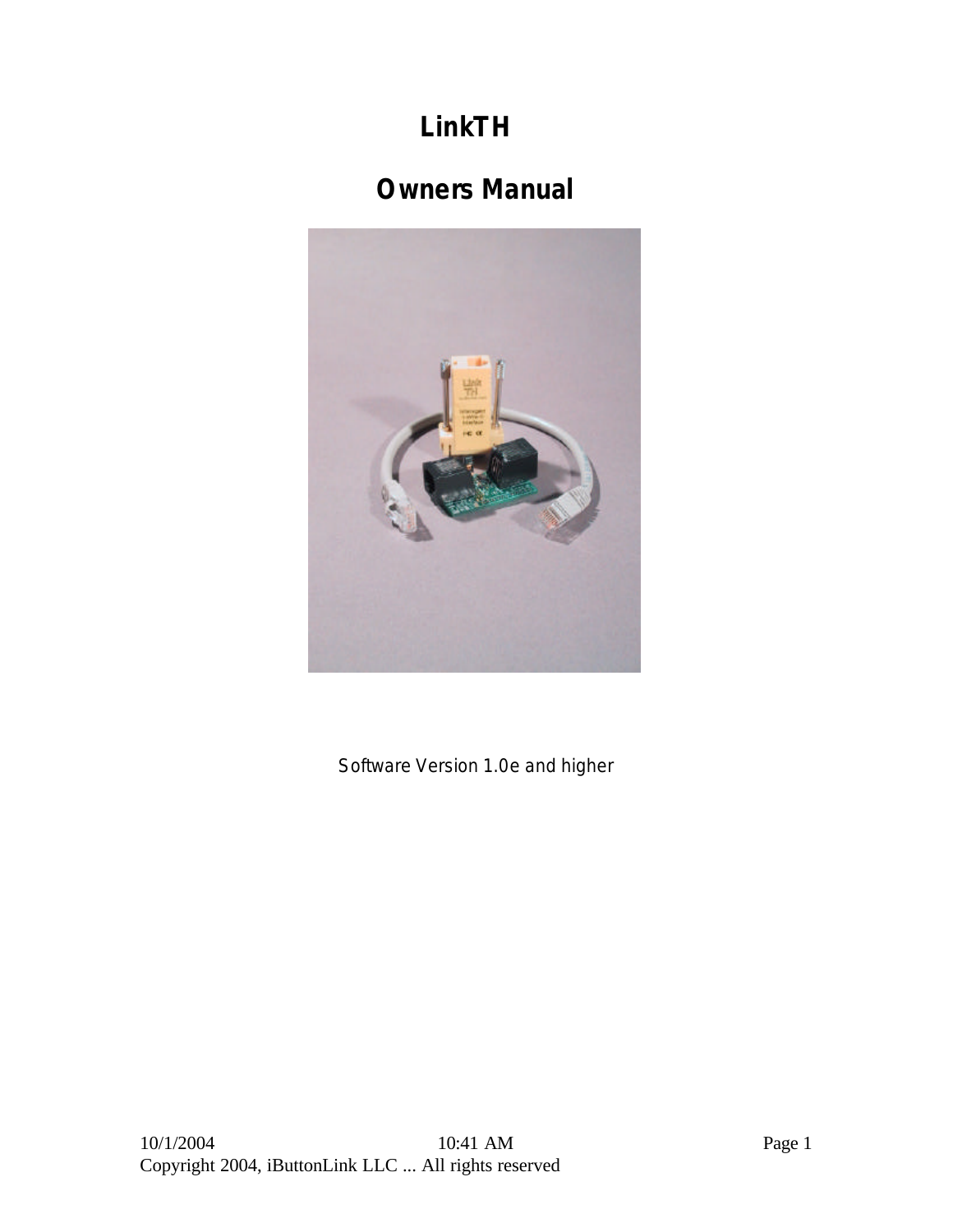# **Overview:**

The LinkTH is an ASCII Temperature and Humidity Interface.

It connects to a standard RS232 DB9 serial interface (COM port)

A minimum hardware set would consist of a LinkTH controller and a MS-T temperature sensor. This hardware set is pictured on the front cover.

The LinkTH controller is based on the standard Link45 hardware platform and is certified for FCC and CE use.

N sensors are supported. There is obviously a limit to how many sensors can be reported in a finite amount of time, however, there is no software restriction on the number of sensors.

Sensors supported:

Snaku 24 channel temperature sensor TAI8540B combination temperature and humidity sensor (Out of production) MultiSensor family of sensor boards

MS-T …… Temperature only

MS-TH … Temperature and Humidity

MS-TL … Temperature and Light Level

MS-TV … Temperature and Analog Voltage (0-5V)

DS18S20 temperature sensor

DS18B20 temperature sensor

Features of the LinkTH are:

AutoReporting … Report on a timed basis without action from the host. The period between reports is user specified in 0.1 seconds. The period has a range of 1-65535 (0.1 seconds to 109.225 minutes)

TOD Clock … A Time of Day (TOD) Clock is provided. The TOD clock is adjustable to achieve greater accuracy under field conditions. Note: there is no battery backup for the TOD clock.

> If the LinkTH resets or is power cycled, the TOD clock will reset to 00:00:00.0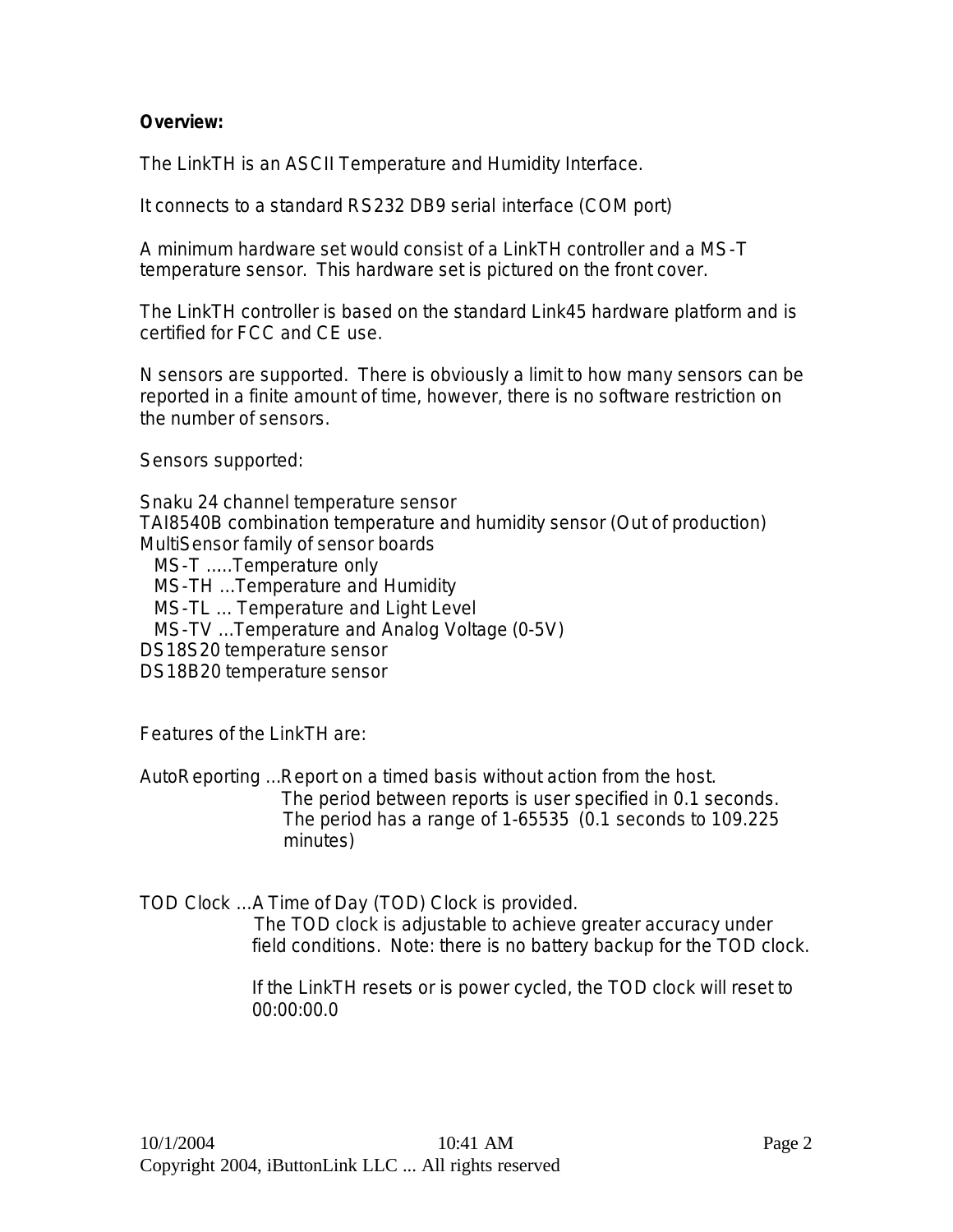Persistent Settings … Many settings are non-volatile. Examples of persistent settings are:

> Serial baud rate Time Stamping on/off AutoReporting Period AutoReporting on/off

EEPROM User Data … The LinkTH provides fifteen (15) 16 character EEPROM pages for storage of user information. The data is stored and retrieved in ASCII. Binary data can be stored using ASCII Hex.

ASCII Commands/Reports … Only ASCII commands are necessary to communicate with and retrieve data from LinkTH.

Remote Access … LinkTH can be accessed anywhere in the world via telnet.

 Any terminal server can be used. The LinkTH is accessible via LAT or Telnet.

 The LinkTH can be attached to the Aux port of a Cisco router or switch and be accessed from anywhere with access to that switch/router.

- Field Upgradable … Additional sensors can be added at any time. Issue the inventory command ("I") and the new sensor will be discovered. If AutoReporting is active, the new sensor will be discovered on the next AutoReport cycle.
- Embedded Diagnostics … The LinkTH can produce diagnostic data to assist the factory in troubleshooting.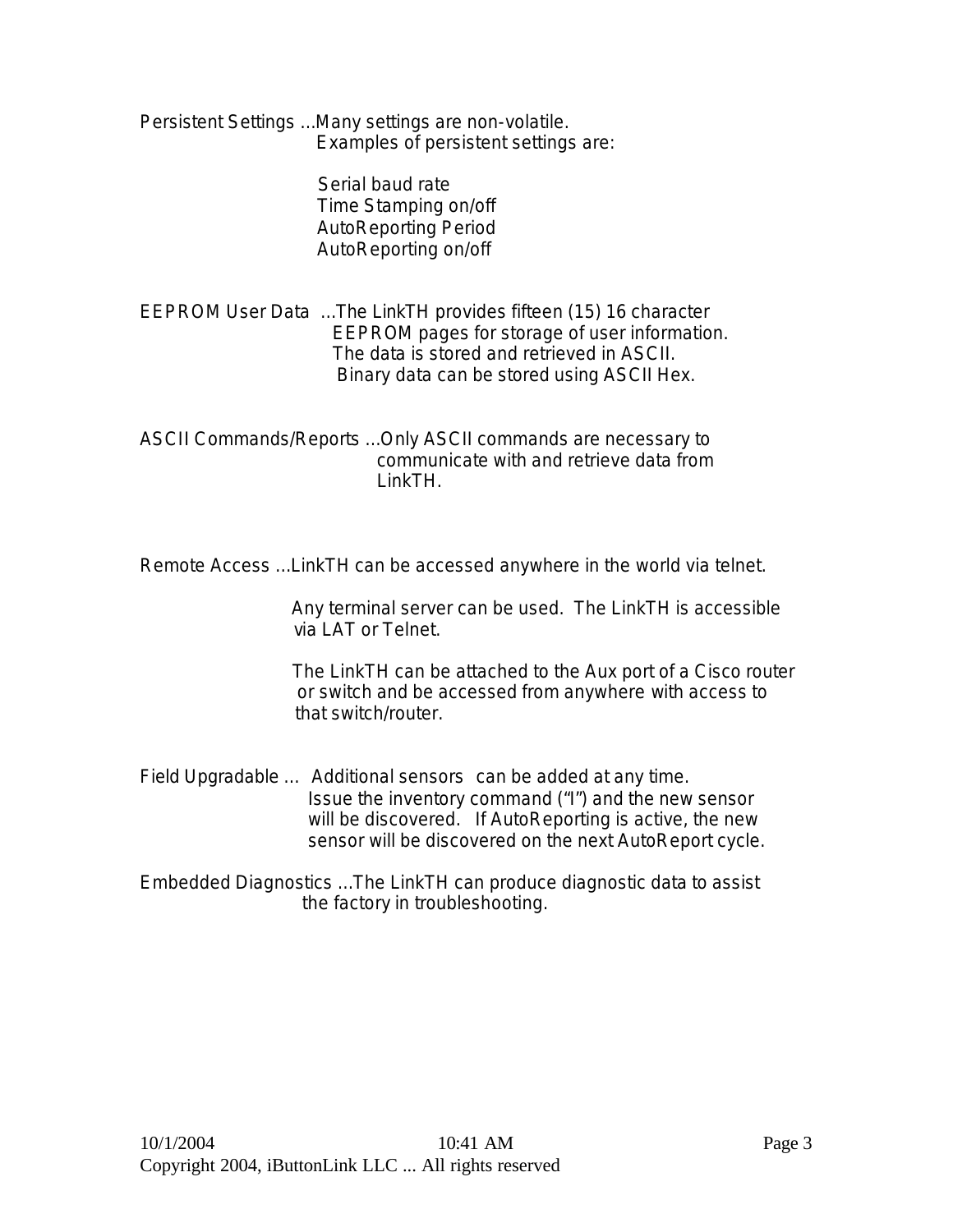# **Installing the LinkTH and Sensors:**

The LinkTH attaches to your computer on a serial COM port. Locate an unused COM port and attach the LinkTH to the male DB9 connector.

Connect the sensors to the LinkTH using standard Cat5 cables which may be obtained from Home Depot, Radio Shack, etc.

Note: while the same cable type is used as for Ethernet, do not plug your sensors or the LinkTH into your Ethernet LAN. It simply won't work. It won't break, however, it won't work.

Each iButtonLink Sensor has two RJ45 cable connectors. They are interchangeable. Use one for the One-Wire network coming in, and the other for the One-Wire network leaving.

The LinkTH steals power from the serial port (COM port). The amount of power the serial port supplies may limit the number of sensors you can deploy. If you suspect you are running out of power, a power injector for the network is available from iButtonLink.com

Each sensor has a unique serial number associated with it. It is best to plug your sensors in one at a time and perform an inventory ("I") command. You should document which serial number was just added. Later on, you will probably want to associate the serial number with a physical location in your documentation.

The accompanying software (THmon) will allow you to associate a "friendly name" with the serial number.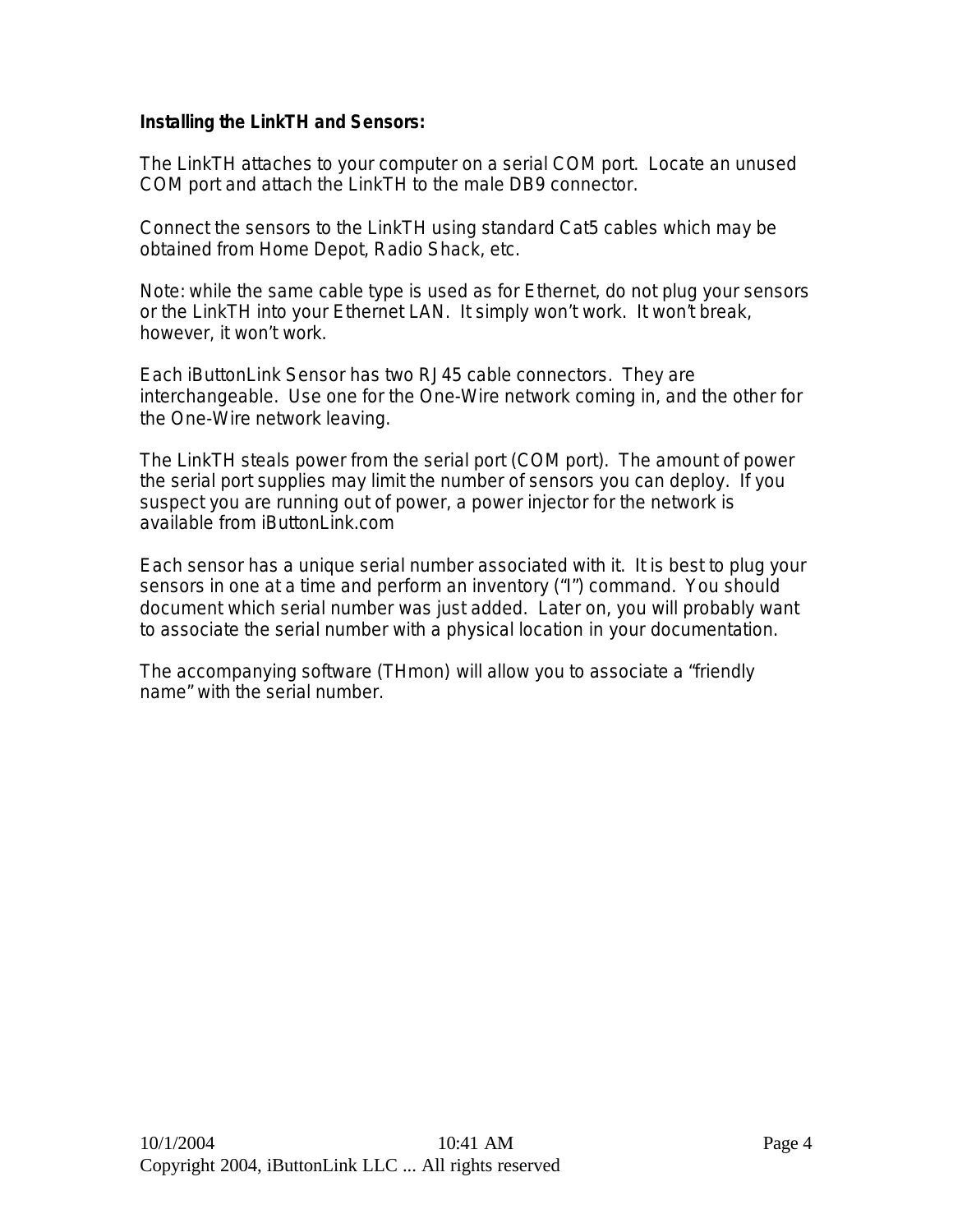# **Command Descriptions**:

# **A . . . Set AutoReport Period**

Supply a decimal number between 1-65535 followed by <Cr> The units are 0.1 seconds.

Example: A1200 would specify an AutoReport Period of 2 minutes  $(1200 \times 0.1$  seconds = 120 seconds)

# **C . . . Set Time of Day (TOD) Clock**

Supply an ASCII string in the form HH:MM:SS.T followed by <Cr>.

 $HH =$  Hours (0-23)  $MM =$  Minutes (0-59) SS = Seconds (0-59) T = Tenths of Seconds

If only some of the parameters are supplied, the missing parameters will be set to zero.

Example: c21:45:19.6 sets the TOD clock to 21:45:19.6 c21:45 sets the TOD clock to 21:45:00.0

# **D . . . Report current LinkTH Data**

The sensors are converted and the data is reported.

The data report is:

Xxxxxxxxxxxxxxxx ss,ccc.cc,fff.ff,hhh CrLf

xxxxxxxxxxxxxxxx is the OW serial number of the sensor.

ss is the MultiSensor type

ccc.cc is Temperature in degrees Centigrade (1/32 degree precision.

fff.ffis Temperature in degrees Fahrenheit (1/32 degree precision)

hhh is Humidity in % Relative Humidity (Only reported for MS-TH sensor)

If TimeStamping is enabled (See S command), the data report will be followed by the current TOD clock value.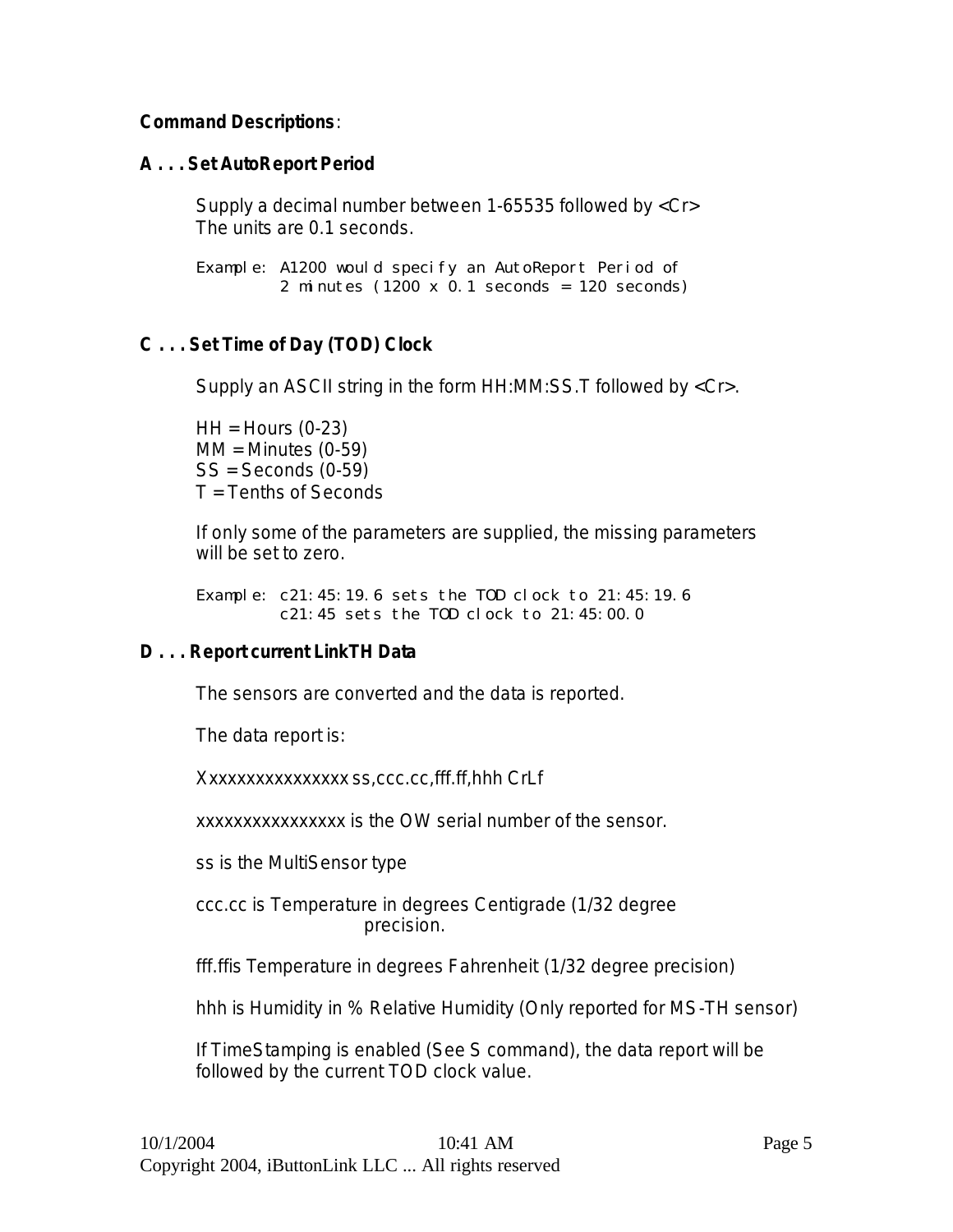After the last sensor data line has been displayed, a line containing EOD<Cr><Lf> will be transmitted.

Sensor 1 is a 18S20 (Family code 10)

Sensors 4 is a 18B20's (Family code 28)

Sensor 5 is a MS-TH (Family code 26). Note: Humidity is reported in field 4.

Sensor 1,2 and 6-28 are channels on a single Snaku. Note that channel number is field 2, Temp C is field 3 and Temp F is field 4.

#### **TimeStamping Off**

| 1019E6630008001E, 24. 00, 75. 18        |
|-----------------------------------------|
| 3029034510000051, 00, 23, 50, 74, 31    |
| 3029034510000051, 01, 23, 50, 74, 31    |
| 28EF283F00000007, 24. 31, 75. 75        |
| 264043150000000A 19, 23, 31, 73, 96, 39 |
| 3029034510000051, 02, 23, 50, 74, 31    |
| 3029034510000051, 03, 24, 00, 75, 18    |
| 3029034510000051, 04, 24, 50, 76, 09    |
| 3029034510000051, 05, 24, 00, 75, 18    |
| 3029034510000051, 06, 24. 00, 75. 18    |
| 3029034510000051, 07, 24, 00, 75, 18    |
| 3029034510000051, 08, 24, 50, 76, 09    |
| 3029034510000051, 09, 24, 50, 76, 09    |
| 3029034510000051, 10, 24, 50, 76, 09    |
| 3029034510000051, 11, 24, 50, 76, 09    |
| 3029034510000051, 12, 25. 00, 77. 00    |
| 3029034510000051, 13, 25, 00, 77, 00    |
| 3029034510000051, 14, 25, 00, 77, 00    |
| 3029034510000051, 15, 25, 00, 77, 00    |
| 3029034510000051, 16, 25, 50, 77, 90    |
| 3029034510000051, 17, 25, 50, 77, 90    |
| 3029034510000051, 18, 25, 00, 77, 00    |
| 3029034510000051, 19, 25, 00, 77, 00    |
| 3029034510000051, 20, 25, 50, 77, 90    |
| 3029034510000051, 21, 25, 00, 77, 00    |
| 3029034510000051, 22, 24, 50, 76, 09    |
| 3029034510000051, 23, 24, 00, 75, 18    |
| 3029034510000051, 24, 24, 00, 75, 18    |
| <b>EOD</b>                              |

#### **TimeStamping On**

1019E6630008001E,24.00,75.18,00:09:55.5 3029034510000051,00,23.50,74.31 3029034510000051,01,23.50,74.31,00:09:55.7 28EF283F00000007,24.31,75.75,00:09:55.8 264043150000000A 19,23.31,73.96,39,00:09:55.9 3029034510000051,02,23.50,74.31,00:09:56.3 3029034510000051,03,23.50,74.31,00:09:56.7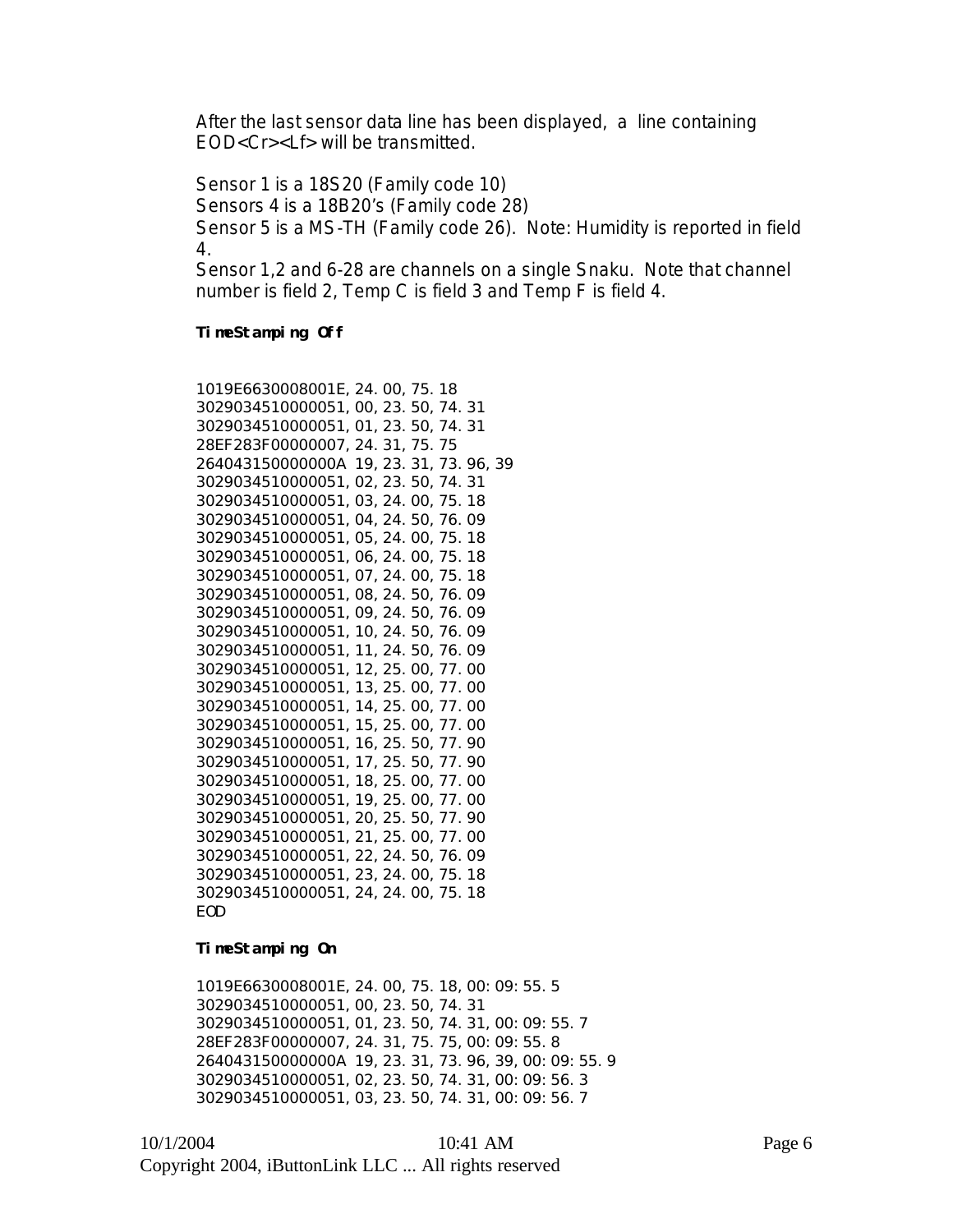3029034510000051,04,24.00,75.18,00:09:57.2 3029034510000051,05,24.00,75.18,00:09:57.6 3029034510000051,06,24.00,75.18,00:09:58.0 3029034510000051,07,24.50,76.09,00:09:58.5 3029034510000051,08,24.50,76.09,00:09:58.9 3029034510000051,09,24.50,76.09,00:09:59.4 3029034510000051,10,24.50,76.09,00:09:59.8 3029034510000051,11,24.50,76.09,00:10:00.2 3029034510000051,12,24.50,76.09,00:10:00.7 3029034510000051,13,24.50,76.09,00:10:01.1 3029034510000051,14,24.50,76.09,00:10:01.6 3029034510000051,15,24.50,76.09,00:10:02.0 3029034510000051,16,24.50,76.09,00:10:02.4 3029034510000051,17,24.50,76.09,00:10:02.9 3029034510000051,18,25.00,77.00,00:10:03.4 3029034510000051,19,25.50,77.90,00:10:03.8 3029034510000051,20,25.50,77.90,00:10:04.3 3029034510000051,21,25.50,77.90,00:10:04.7 3029034510000051,22,24.50,76.09,00:10:05.1 3029034510000051,23,24.00,75.18,00:10:05.6 3029034510000051,24,24.00,75.18,00:10:06.0 EOD

# **d . . . Restore Factory Defaults**

All persistent settings are returned to the factory defaults. LinkTH is then restarted.

# **E . . . Echo on (P)**

Characters received by the LinkTH are echoed back.

# **e . . . Echo off (P) (D)**

Characters received by the LinkTH are not echoed back.

# **c . . . Adjust TOD clock Faster/Slower (P)**

The TOD clock uses a counter of 625,000 ticks per second. The "c-" command will reduce that value by 10. The "c+" command will increase that value by 10.

If your Time of Day clock runs slow (loses time), use the c+ command. Conversely, if your Time of Day clock runs fast (gains time), use the c-Command to adjust the clock.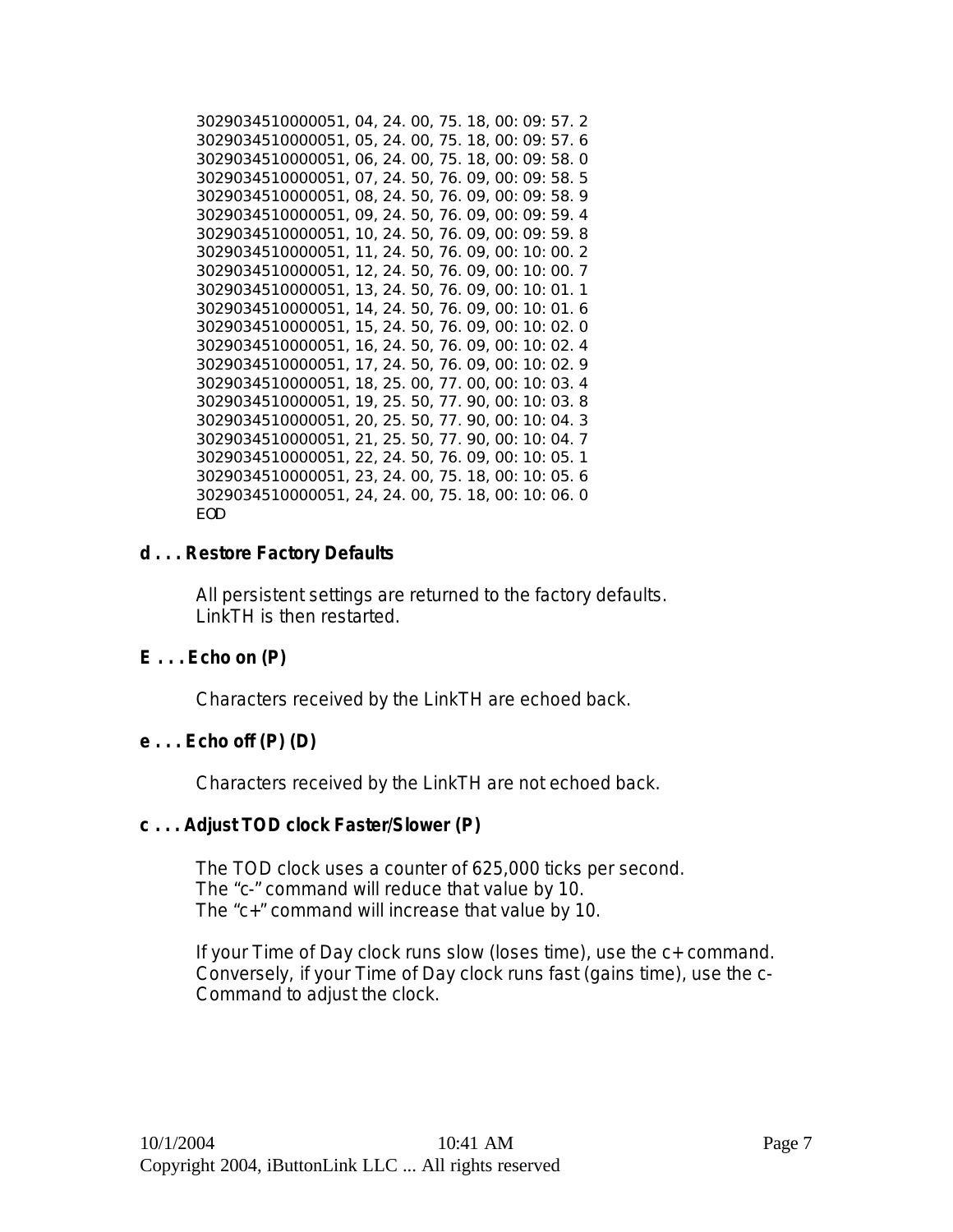**h . . . The LinkTH help page is displayed.**

| *********************** LinkTH Commands       | *********************                    |
|-----------------------------------------------|------------------------------------------|
| A=Set AutoReport Period (P) (D=2 minutes)     |                                          |
| $B = AutoReport$ On $(P)$                     | $b = AutoReport$ OFF $(P)$ $(D)$         |
| $C = Set$ TOD $C = C \cdot K$ (HH: MM: SS. T) | c=Adjust T0D clock rate $(+)$            |
| D=Report ALL LinkTH data                      | d=Reset to factory defaults              |
| $E=Echo$ On $(P)$                             | $e=Echo$ Off $(P)(D)$                    |
| =Report LinkTH Version                        | $h = Help$ (This command)                |
| I=Report Sensor Inventory                     |                                          |
| K=Set Sensor Tuning Knob                      | k=Report Sensor Tuning Knob              |
| R=Report Sensor (OW address)                  |                                          |
| S=AutoReport Time Stamp On (P)                | $s = AutoReport$ Time Stamp Off $(P)(D)$ |
| T=Report Time of Day                          |                                          |
| W=Write LinkTH EEPROM page                    | w=Report LinkTH EEPROM page              |
| $, =19200$ Baud (P)                           | $= 38400$ Baud (P)                       |
| $\sim$ =57600 Baud (P)                        | . =9600 Baud $(P)$ (D)                   |
| !=Dump Ram and Restart                        |                                          |

Command marked (P) are persistent across Power cycle or Restart Commands marked with (D) are factory default settings

#### **I . . . Report Sensor Inventory**

The LinkTH will display an inventory of all sensors on the One Wire bus and report the serial numbers of each sensor discovered.

Example output:

1019E6630008001E 3029034510000051 28EF283F00000007 264043150000000A 29984800000000E4 EOD

Number of MultiSensors : 1 Number of 18x20 sensors: 2 Number of Snaku sensors: 1 EOD

# **K … Tuning Knobs**

The Knob (K) command has the general format of Kxxyy where: xx is a two digit hexadecimal knob number. yy is the value associated with the tuning knob.

All Hexadecimal value MUST be supplied in UPPER CASE.

The knobs are: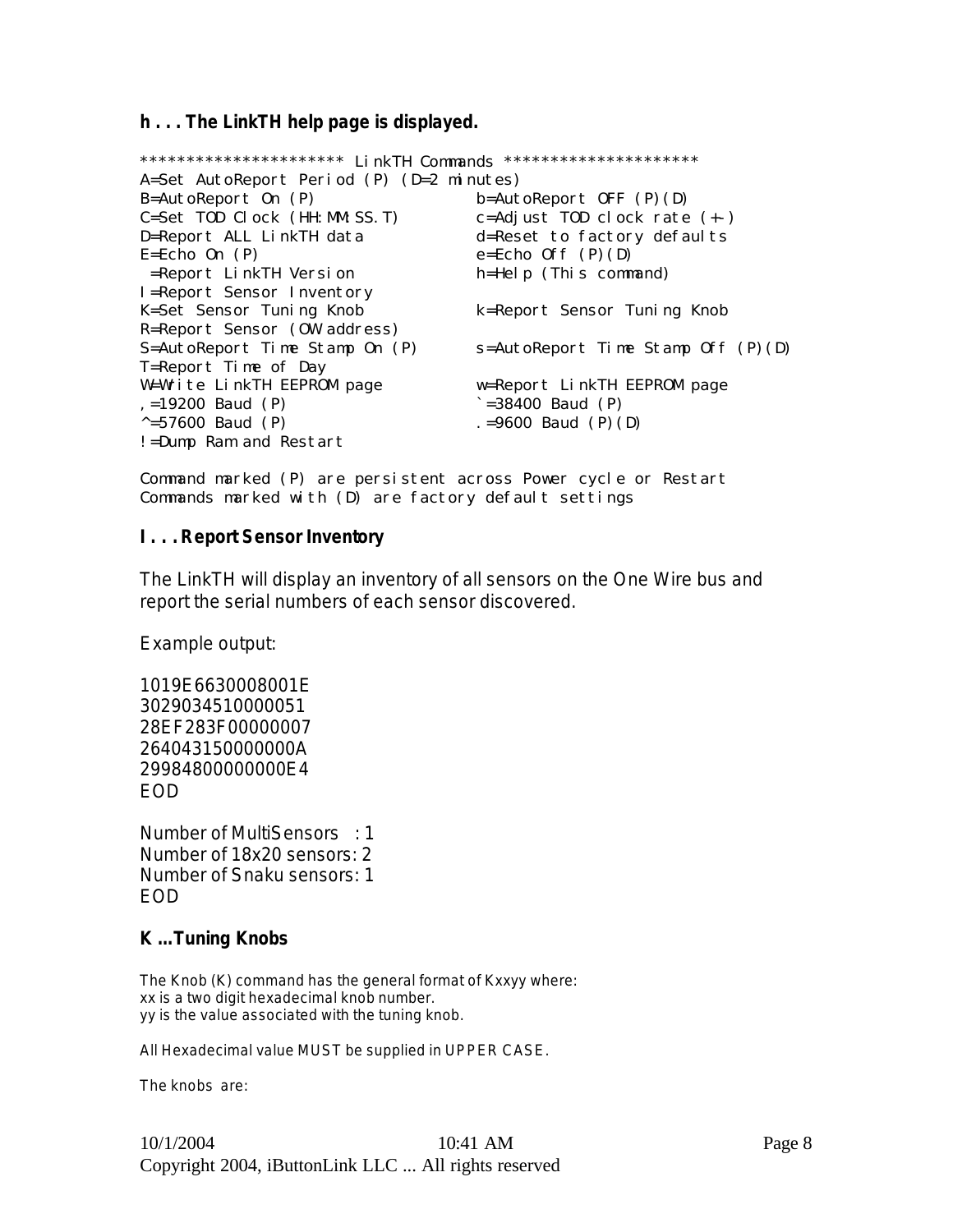- 01 … Maximum Snaku Channel to be processed. The tuning value is a two digit hexadecimal number from 1 to 18 (1 to 24 decimal).
- 02 … Snaku Channel switch delay. The amount of time that LinkTH waits after switching Snaku Channels. The tuning value is a two digit hexadecimal number representing the wait time. The units are 10mS waits.

For example: K010E

 A value of 0E will cause the LinkTH to wait 140 mS after switching channels before starting to access the Snaku Channel data. This is a system wide delay. If there are 5 Snaku sensors present, the LinkTH switches all Snakus to the same channel, then waits the period specified by this knob. The Default value of this knob is 05 (50mS).

03 … Snaku Read Settle count. LinkTH has a settle (think of it as a debounce routine) associated with a Snaku Channel. LinkTH will read until Knob 02 number of consecutive reads is within +/- 30uV (4 ticks of the DS2760 voltage register) of each other. The default value for this knob is 06. There is a maximum read count of a Snaku Channel of 256.

Example: K0208

 LinkTH will read the voltage register of the DS2760 chip a minimum of 9 times. There must be at least 8 CONSECUTIVE readings with a maximum deviation of 4 ticks before the Snaku Channel value will be used.

Consider the following values read for a Snaku Channel

FFD1,FFE0,FFD1,FFD1,FFD2,FFD1,FFD1,FFD3,FFD0,FFD1

Note that it took 10 reads to satisfy the Knob 02 settle count.

- 04 … Snaku Report Format. A two digit hexadecimal number specifying the output format of Snaku Data. A value of 00 (the default) will output the Snaku Channel Data in degrees Centigrade and Farenheit. A value of 01 will output the raw sensor readings. This format is available for customers who wish to perform their own cold junction compensations.
- 05 … Snaku Settle Debug Display. A two digit hexadecimal number specifying whether the debug information is reported during a Snaku Channel Settle operation. 00 (the default) is debug is OFF. A value of 01 will turn the Debug Information on.

 Debug lines begin with S (For Settle) and will contain each reading the LinkTH retrieves during its read settle operation.

- 06 … Snaku Offset adjustment. The K06 must be followed by a "+" (to increase the Snafku offset value) or a "-" (to decrease the Snaku offset value).
- 07 … Define Multisensor type. All MultiSensors contain a DS2438 chip. LinkTH uses byte 0 of memory page 3 to determine the sensor type. Use this knob to change the sensor type. The format of the K07 command is:

KO7xxxxxxxxxxxxxxxxSS where xxx…xxx is the serial number of the DS2438 and SS is the sensor type in Hex. The current sensor types are:

00 … MS-T … Temperature only

19 … MS-TH … Temperature and Humidity

1A … MS-TV … Temperature and Analog Voltage

10/1/2004 Page 9 Copyright 2004, iButtonLink LLC ... All rights reserved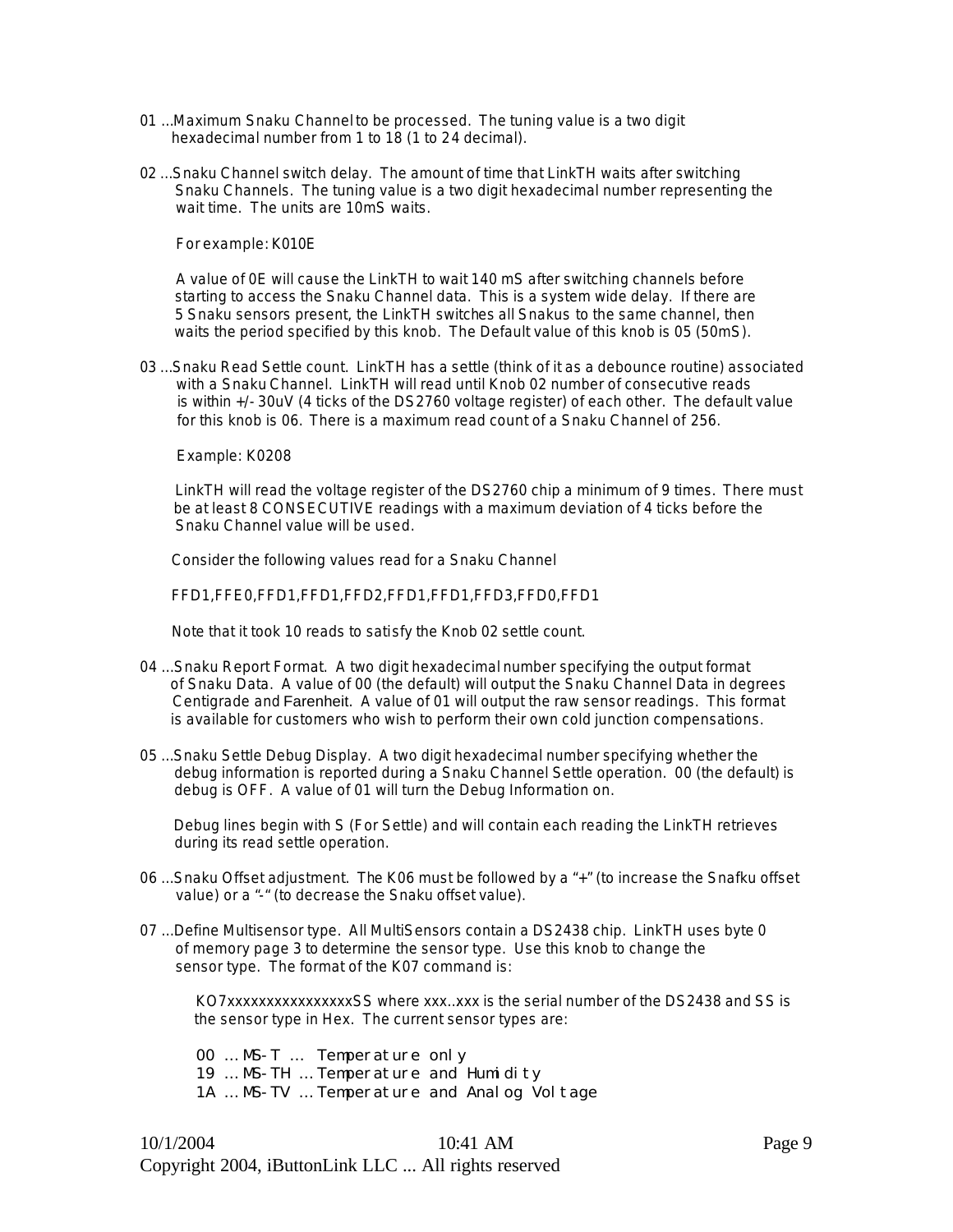1B … MS-TL … Temperature and Light Sensor

#### **Blank . . . Display LinkTH Banner**

The current LinkTH software version will be displayed.

### **R . . . Report Individual Sensor data**

Supply the 16 digit One Wire address of the sensor .

Example:

R10B1D56300080029 would return the data for The DS18S20 sensor with an address of 10B1D56300080029

The data returned will depend on the sensor type.

# **S . . . Time Stamp On (P)**

Turn TimeStamping on for commands D,T,H and AutoReport

#### **s . . . Time Stamp Off (P)(D)**

Turn TimeStamping OFF for commands D,T,H, and AutoReport

# **W . . . Write User EEPROM page. (P)**

Supply a two hex page number (01-0F) followed by up to 16 characters of information to be stored followed by Carriage Return (Enter).

The LinkTH will not let you specify Page 00 for writing.

Example: W05i ButtonLink LLC. <CR>

| will store the value "i" in byte 0 of Page 05 |  |  |                           |  |  |
|-----------------------------------------------|--|--|---------------------------|--|--|
|                                               |  |  | "B" in byte 1 of Page 05  |  |  |
|                                               |  |  | "u" in byte 2 of Page 05  |  |  |
|                                               |  |  | "t" in byte 3 of Page 05  |  |  |
|                                               |  |  | "t" in byte 4 of Page 05  |  |  |
|                                               |  |  | "o" in byte 5 of Page 05  |  |  |
|                                               |  |  | "n" in byte 6 of Page 05  |  |  |
|                                               |  |  | "L" in byte 7 of Page 05  |  |  |
|                                               |  |  | "i" in byte 8 of Page 05  |  |  |
|                                               |  |  | "n" in byte 9 of Page 05  |  |  |
|                                               |  |  | "k" in byte 10 of Page 05 |  |  |
|                                               |  |  | " " in byte 11 of Page 05 |  |  |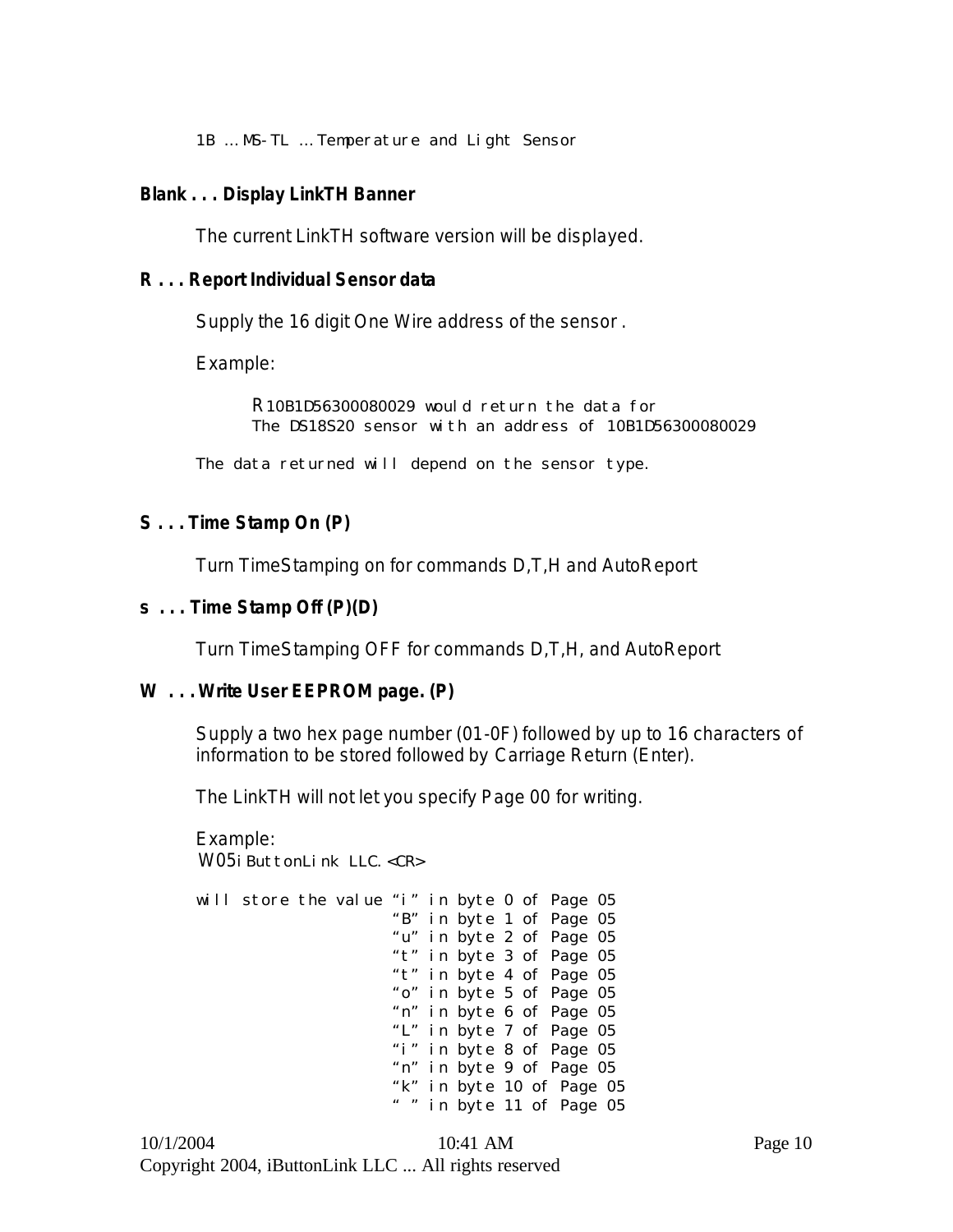|  |  | "L" in byte 12 of Page 05 |  |
|--|--|---------------------------|--|
|  |  | "L" in byte 13 of Page 05 |  |
|  |  | "C" in byte 14 of Page 05 |  |
|  |  | "." in byte 15 of Page 05 |  |

#### **w . . . Report LinkTH EEPROM page**

Supply a two digit hex page number (01-0F) . The contents of the LinkTH EEPROM page will be returned followed by <Cr><Lf>

Example:

W05

would return

i ButtonLink LLC. < $Cr$  >< $Lf$ >>

### **.(Period) . . . 9600 Baud (P) (D)**

Set the LinkTH serial interface to 9600 baud, 8 bit, no parity The change is immediate and persistent.

#### **, (Comma) . . . 19200 Baud (P)**

Set the LinkTH serial interface to 19200, 8 bit, no parity. The change is immediate and persistent.

# **` (Back Tic) . . . 38400 Baud (P)**

Set the LinkTH serial interface to 38400, 8 bit, no parity. The change is immediate and persistent.

# **^ (Hat) . . . 57600 Baud (P)**

Set the LinkTH serial interface to 57600, 8 bit, no parity. The change is immediate and persistent.

# **! (Exclamation Point) . . . Force Crash, Dump Ram, and Restart**

Cause a Crash Code 1. The state of the LinkTH controller is displayed along with the contents of RAM.

After the report is complete, LinkTH forces a restart.

This command is useful for sending data to the factory to troubleshoot problems. Your terminal emulator should be set up to capture the data sent so you can e-mail the results to tech support.

See Appendix A for an example of the output.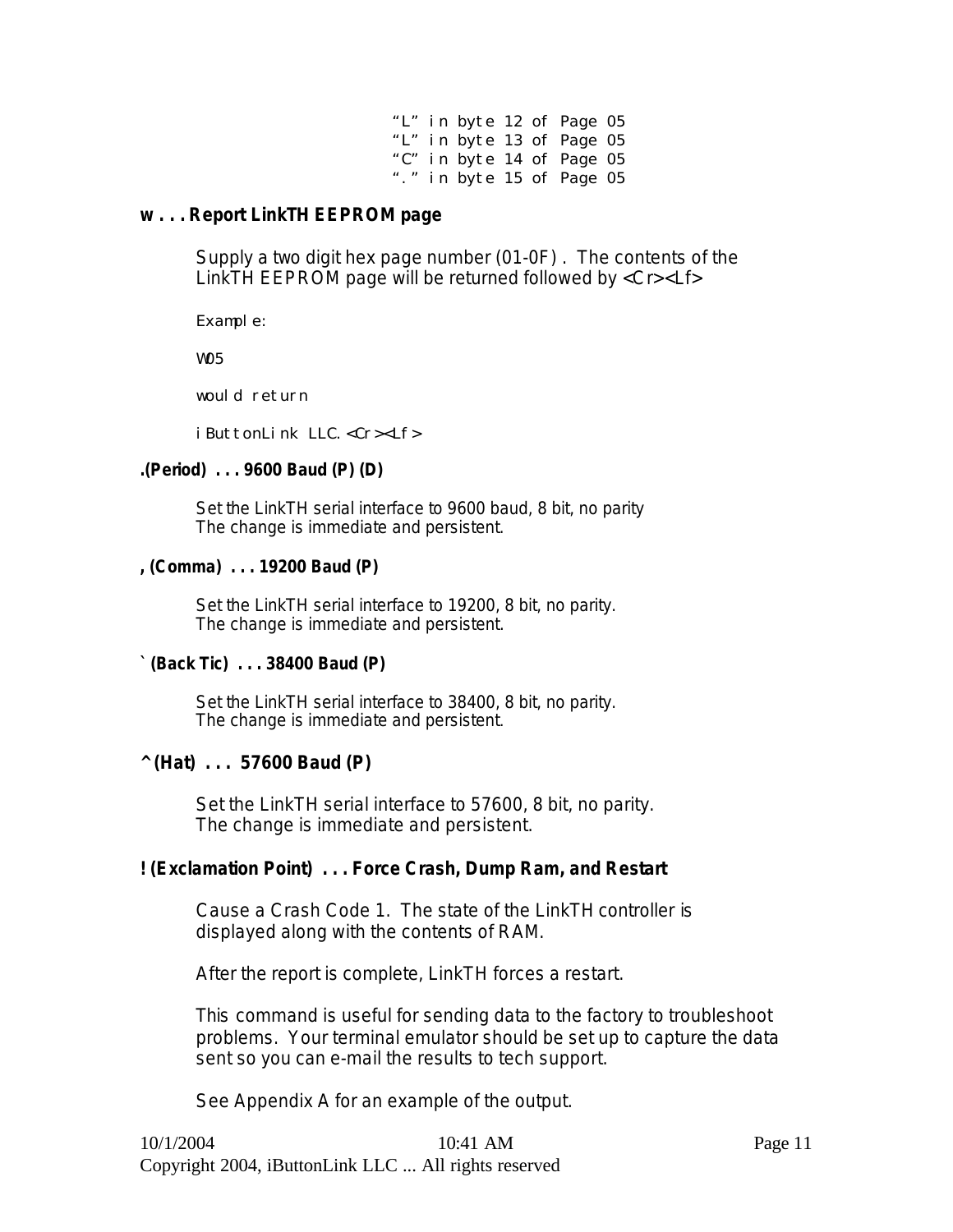#### **Appendix A:**

Crash CODE: 1 INTCON: C1 FSR: 42 STATUS: 1F W: 00

#### RAM Memory Dump

EEPROM Memory Dump 0000 01 40 DE 0B B0 04 2C 01 01 40 DE 0B B0 04 2C 01 0010 20 20 20 20 20 20 20 20 20 20 20 20 20 20 20 20 0020 20 20 20 20 20 20 20 20 20 20 20 20 20 20 20 20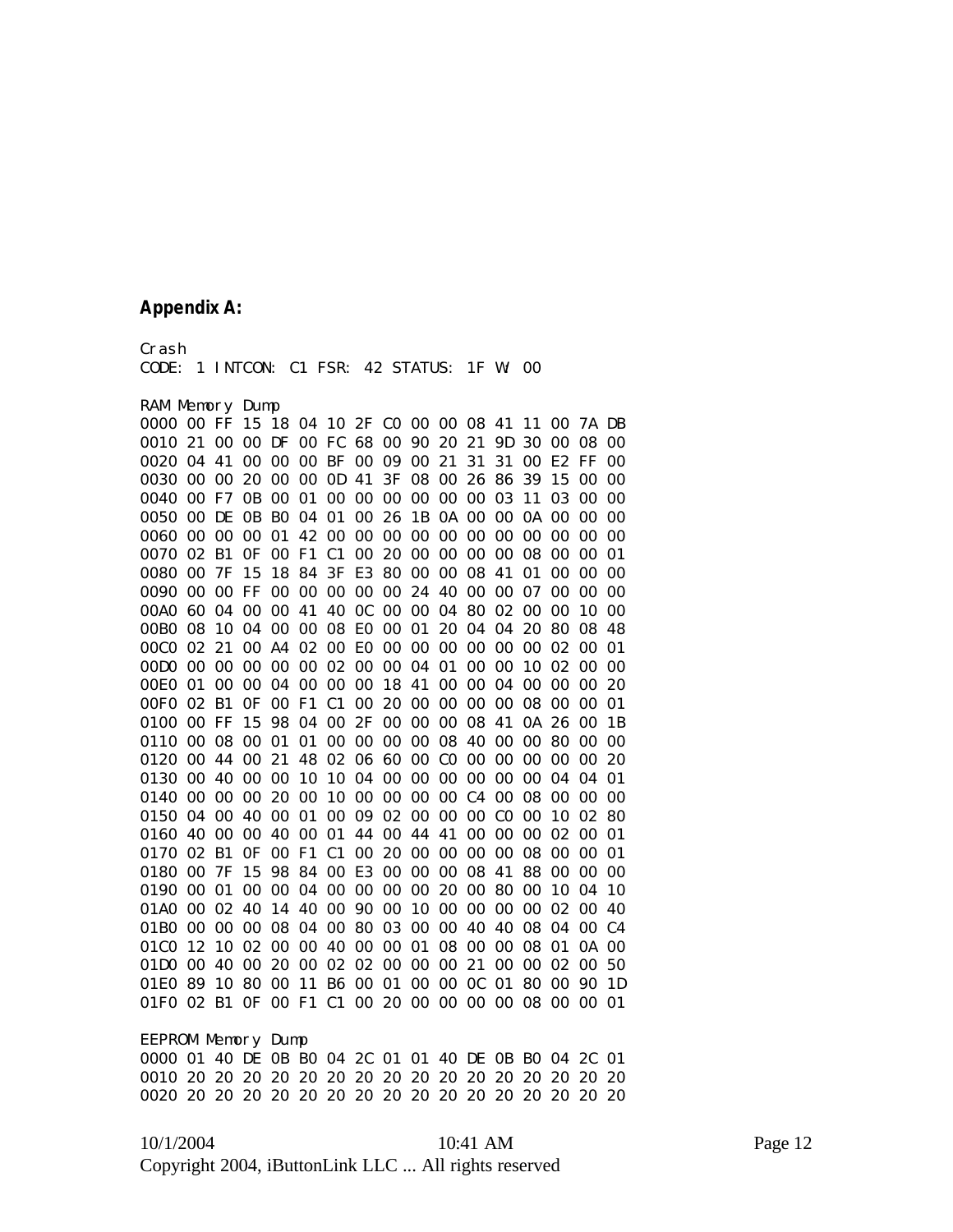0030 20 20 20 20 20 20 20 20 20 20 20 20 20 20 20 20 0040 20 20 20 20 20 20 20 20 20 20 20 20 20 20 20 20 0050 20 20 20 20 20 20 20 20 20 20 20 20 20 20 20 20 0060 20 20 20 20 20 20 20 20 20 20 20 20 20 20 20 20 0070 20 20 20 20 20 20 20 20 20 20 20 20 20 20 20 20 0080 20 20 20 20 20 20 20 20 20 20 20 20 20 20 20 20 0090 20 20 20 20 20 20 20 20 20 20 20 20 20 20 20 20 00A0 20 20 20 20 20 20 20 20 20 20 20 20 20 20 20 20 00B0 20 20 20 20 20 20 20 20 20 20 20 20 20 20 20 20 00C0 20 20 20 20 20 20 20 20 20 20 20 20 20 20 20 20 00D0 20 20 20 20 20 20 20 20 20 20 20 20 20 20 20 20 00E0 20 20 20 20 20 20 20 20 20 20 20 20 20 20 20 20 00F0 20 20 20 20 20 20 20 20 20 20 20 20 20 20 20 20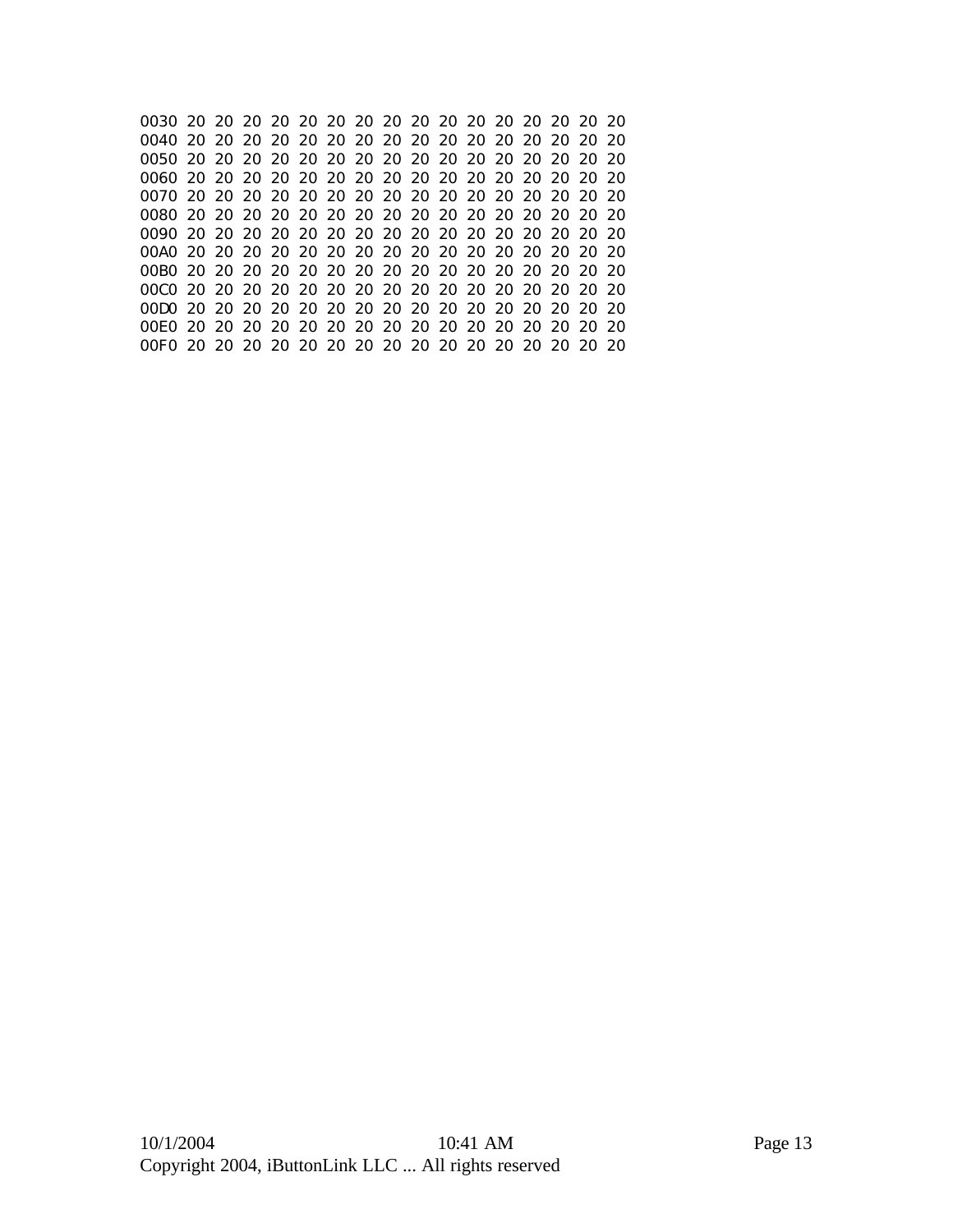# **Appendix B – Error Messages**

All error messages are of the form ?xx – yyyyyy...yyyyyyy

Where:

xx is a two digit error number yyyyyy.....yyyyyyy is English text describing the error.

The error messages which might be issued by LinkTH are:

- ?01 No sensor present.
- ?02 Invalid hex digit encountered
- ?03 Invalid decimal digit encountered
- ?04 CRC8 error
- ?05 CRC16 error
- ?06 Snaku Channel did not settle within 256 reads
- ?07 1-Wire Bus shorted
- ?08 1-Wire Bus scan error